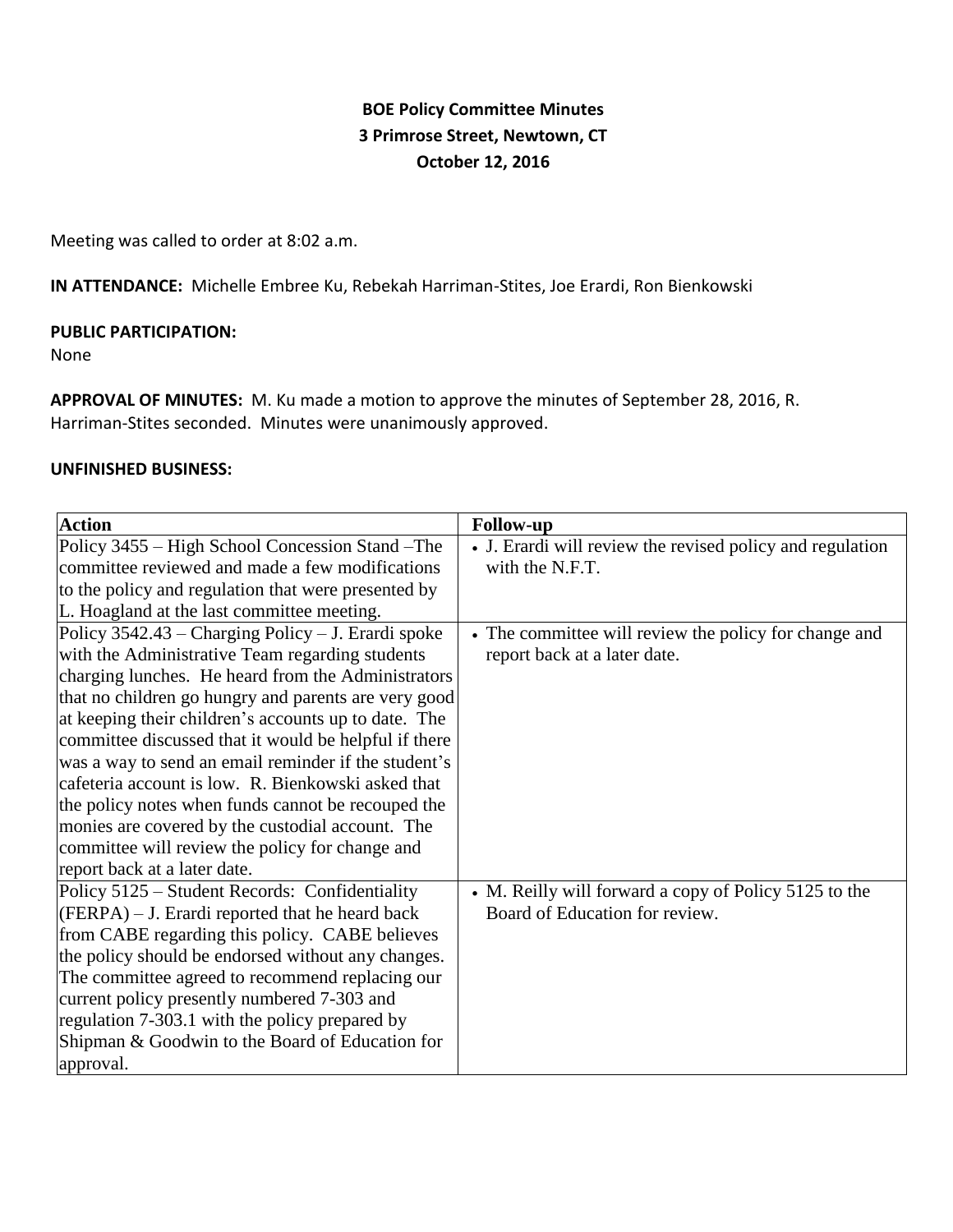## **NEW BUSINESS:**

| <b>Action</b>                                              | <b>Follow-up</b>                                        |
|------------------------------------------------------------|---------------------------------------------------------|
| Policy 3543 – Other Services – The Committee               | • No further action.                                    |
| agreed not to recommend this optional policy.              |                                                         |
| Policy 3543.11 – Printing and Duplicating:                 | • The policy will be included with the 3000 series      |
| Copyrighted Materials - The committee agreed to            | policies when the group is moved to the Board of        |
| modify some of the wording to "practices are".             | Education.                                              |
| They also agreed to recommend "a sample policy to          |                                                         |
| consider" that was provided by CABE with changes           |                                                         |
| to Board of Education for approval.                        |                                                         |
| Policy 3543.12 – Wire Service – The Committee              | • No further action.                                    |
| agreed not to recommend this optional policy.              |                                                         |
| Policy $3543.13$ – Mail and Delivery – The                 | • J. Erardi will speak the Board attorney regarding the |
| committee discussed the political part of this policy      | political aspect of this policy.                        |
| and what can and can't be done. J. Erardi offered to       |                                                         |
| speak with the Board attorney regarding these              |                                                         |
| questions.                                                 |                                                         |
| Policy 3543.2 – Stenographic and Clerical – The            | • No further action.                                    |
| Committee agreed not to recommend this optional            |                                                         |
| policy.                                                    | • No further action.                                    |
| Policy 3543.3 – Records and Reports – The                  |                                                         |
| Committee agreed not to recommend this optional<br>policy. |                                                         |
| Policy 3543.31 – Electronic Communications Use             | • J. Erardi will contact CABE to find out why the       |
| and Retention – The committee agreed to                    | regulation has legal references.                        |
| recommend "a new policy to consider on this issue"         |                                                         |
| provide by CABE along with the "an administrative          |                                                         |
| regulation developed by Shipman and Goodwin with           |                                                         |
| the assistance of CABE & CASBO". J. Erardi will            |                                                         |
| contact CABE to find out way the regulation has            |                                                         |
| legal references.                                          |                                                         |
| Policy 3543.311 – Holds on the Destruction of              | • The policy will be included with the 3000 series      |
| Electronic Paper Recycle – J. Erardi reported the          | policies when the group is moved to the Board of        |
| policy and regulation forwarded by CABE                    | Education.                                              |
| represents our current practice. The committee             |                                                         |
| agreed to recommend "a policy developed by                 |                                                         |
| Shipman and Goodwin with the assistance of CABE            |                                                         |
| & CASBO" along with the "administrative"                   |                                                         |
| regulation developed by Shipman and Goodwin with           |                                                         |
| the assistance of CABE and CASBO" to the Board             |                                                         |
| of Education for review.                                   |                                                         |
| Policy 3550 – Debt Service – The Committee agreed          | • No further action.                                    |
| not to recommend this optional policy.                     |                                                         |
| Policy 3551 – Direct Payment on Bonds – The                | • No further action.                                    |
| Committee agreed not to recommend this optional            |                                                         |
| policy.                                                    |                                                         |